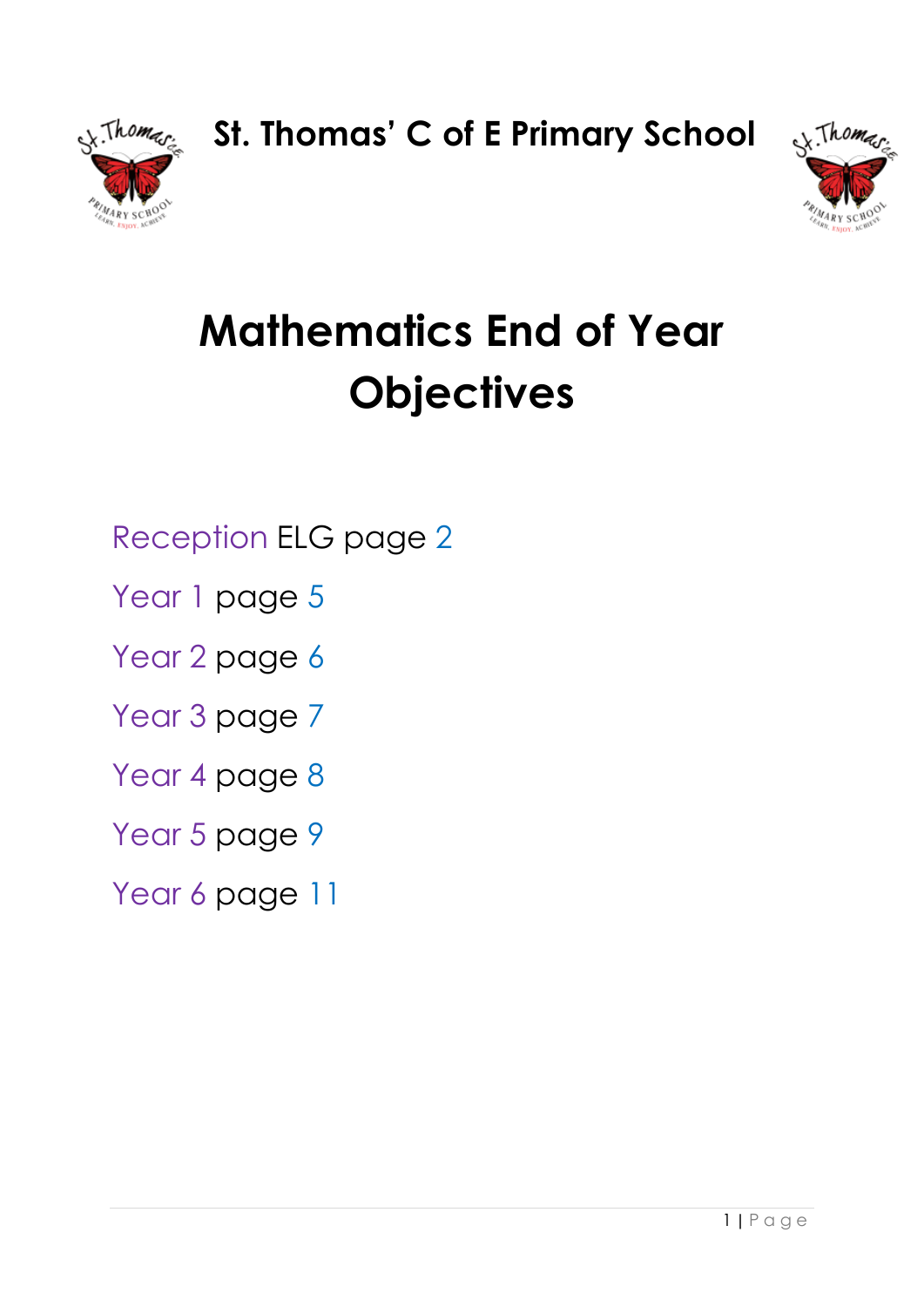## **Numbers - Age Typical behaviour**

#### **Birth to 11 months**

Notices changes in number of objects/images or sounds in group of up to 3.

#### **8 to 20 months**

- Develops an awareness of number names through their enjoyment of action rhymes and songs that relate to their experience of numbers.
- Has some understanding that things exist, even when out of sight.

#### **16 to 26 months**

- Knows that things exist, even when out of sight.
- Beginning to organise and categorise objects, e.g. putting all the teddy bears together or teddies and cars in separate piles.
- Says some counting words randomly.

#### **22 to 36 months**

- Selects a small number of objects from a group when asked, for example, 'please give me one', 'please give me two'.
- Recites some number names in sequence.
- Creates and experiments with symbols and marks representing ideas of number.
- Begins to make comparisons between quantities.
- Uses some language of quantities, such as 'more' and 'a lot'.
- Knows that a group of things changes in quantity when something is added or taken away.

#### **30 to 50 months**

- Uses some number names and number language spontaneously.
- Uses some number names accurately in play.
- Recites numbers in order to 10.
- Knows that numbers identify how many objects are in a set.
- Beginning to represent numbers using fingers, marks on paper or pictures.
- Sometimes matches numeral and quantity correctly.
- Shows curiosity about numbers by offering comments or asking questions.
- Compares two groups of objects, saying when they have the same number.
- Shows an interest in number problems.
- Separates a group of three or four objects in different ways, beginning to recognise that the total is still the same.
- Shows an interest in numerals in the environment.
- Shows an interest in representing numbers.
- Realises not only objects, but anything can be counted, including steps, claps or jumps.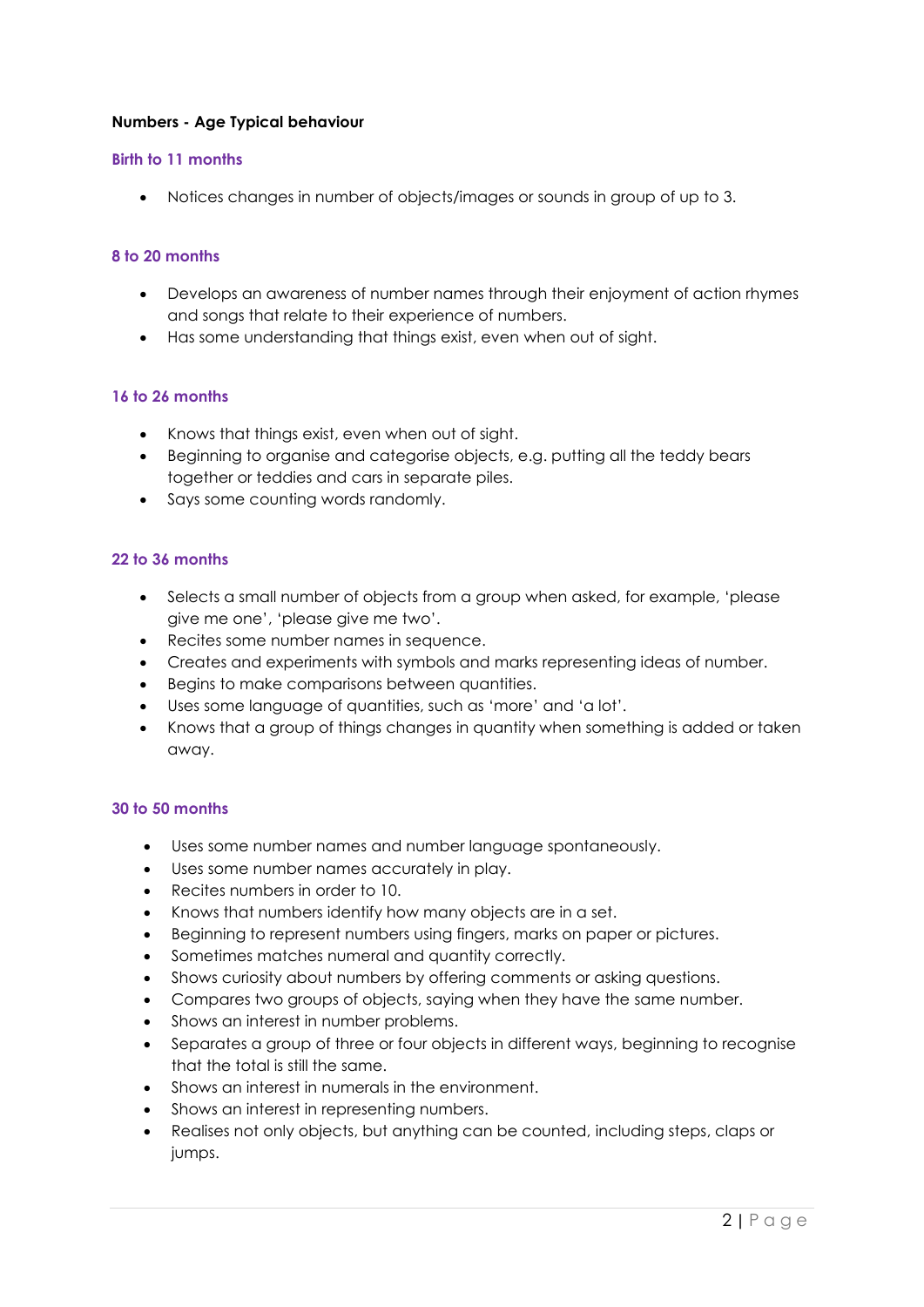#### **40 to 60+ months**

- Recognise some numerals of personal significance.
- Recognises numerals 1 to 5.
- Counts up to three or four objects by saying one number name for each item.
- Counts actions or objects which cannot be moved.
- Counts objects to 10, and beginning to count beyond 10.
- Counts out up to six objects from a larger group.
- Selects the correct numeral to represent 1 to 5, then 1 to 10 objects.
- Counts an irregular arrangement of up to ten objects.
- Estimates how many objects they can see and checks by counting them.
- Uses the language of 'more' and 'fewer' to compare two sets of objects.
- Finds the total number of items in two groups by counting all of them.
- Says the number that is one more than a given number.
- Finds one more or one less from a group of up to five objects, then ten objects.
- In practical activities and discussion, beginning to use the vocabulary involved in adding and subtracting.
- Records, using marks that they can interpret and explain.
- Begins to identify own mathematical problems based on own interests and fascinations.

#### **Numbers - Early learning goal**

Children count reliably with numbers from one to 20, place them in order and say which number is one more or one less than a given number. Using quantities and objects, they add and subtract two single-digit numbers and count on or back to find the answer. They solve problems, including doubling, halving and sharing.

#### **Shape, space and measures - Age Typical behaviour**

#### **Birth to 11 months**

 Babies' early awareness of shape, space and measure grows from their sensory awareness and opportunities to observe objects and their movements, and to play and explore.

#### **8 to 20 months**

- Recognises big things and small things in meaningful contexts.
- Gets to know and enjoy daily routines, such as getting-up time, mealtimes, nappy time, and bedtime.

#### **16 to 26 months**

- Attempts, sometimes successfully, to fit shapes into spaces on inset boards or jigsaw puzzles.
- Uses blocks to create their own simple structures and arrangements.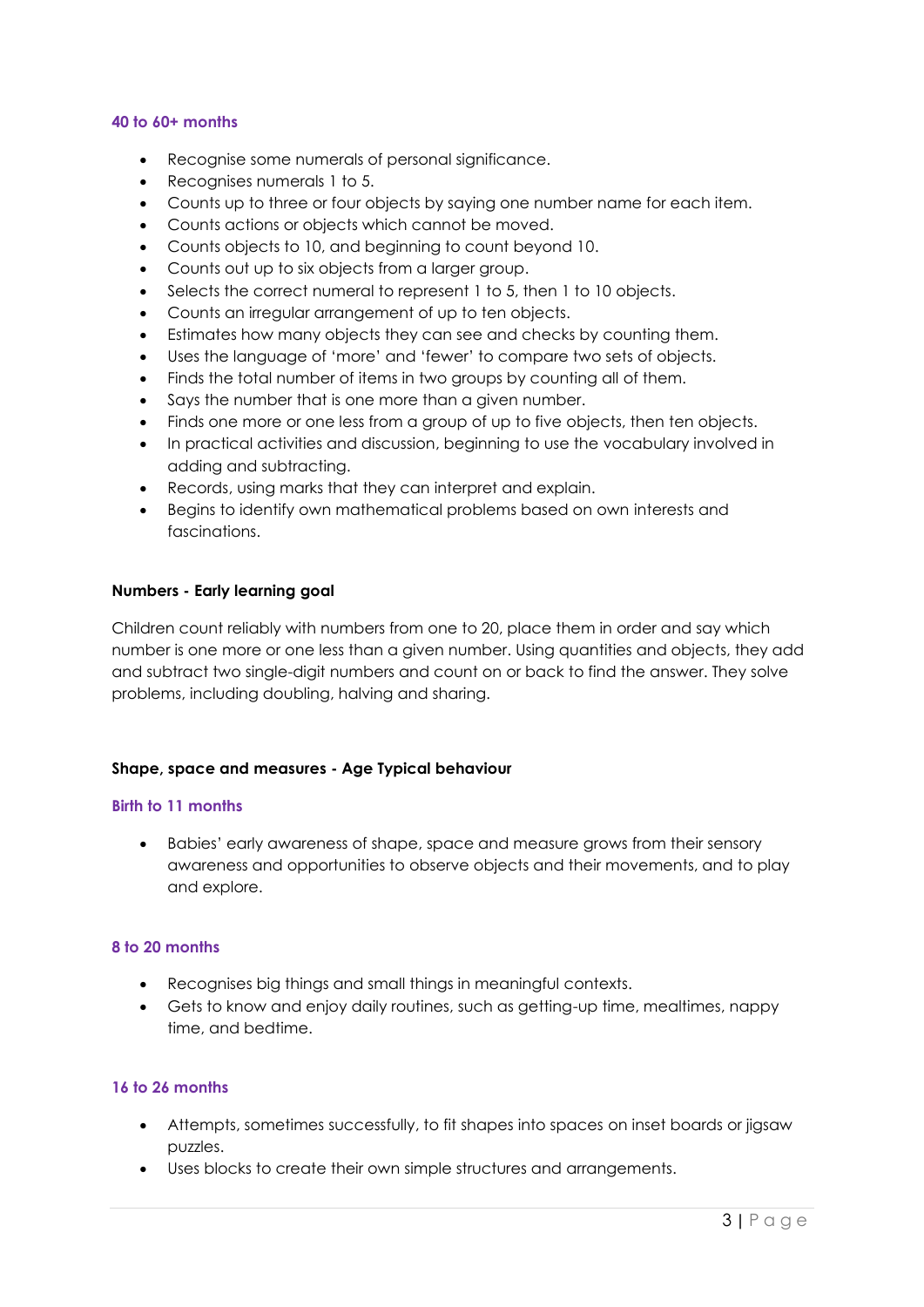- Enjoys filling and emptying containers.
- Associates a sequence of actions with daily routines.
- Beginning to understand that things might happen 'now'.

### **22 to 36 months**

- Notices simple shapes and patterns in pictures.
- Beginning to categorise objects according to properties such as shape or size.
- Begins to use the language of size.
- Understands some talk about immediate past and future, e.g. 'before', 'later' or 'soon'.
- Anticipates specific time-based events such as mealtimes or home time.

#### **30 to 50 months**

- Shows an interest in shape and space by playing with shapes or making arrangements with objects.
- Shows awareness of similarities of shapes in the environment.
- Uses positional language.
- Shows interest in shape by sustained construction activity or by talking about shapes or arrangements.
- Shows interest in shapes in the environment.
- Uses shapes appropriately for tasks.
- Beginning to talk about the shapes of everyday objects, e.g. 'round' and 'tall'.

#### **40 to 60+ months**

- Beginning to use mathematical names for 'solid' 3D shapes and 'flat' 2-D shapes, and mathematical terms to describe shapes.
- Selects a particular named shape.
- Can describe their relative position such as 'behind' or 'next to'.
- Orders two or three items by length or height.
- Orders two items by weight or capacity.
- Uses familiar objects and common shapes to create and recreate patterns and build models.
- Uses everyday language related to time.
- Beginning to use everyday language related to money.
- Orders and sequences familiar events.
- Measures short periods of time in simple ways.

#### **Early learning goal – shape, space and measures**

Children use everyday language to talk about size, weight, capacity, position, distance, time and money to compare quantities and objects and to solve problems. They recognise, create and describe patterns. They explore characteristics of everyday objects and shapes and use mathematical language to describe them.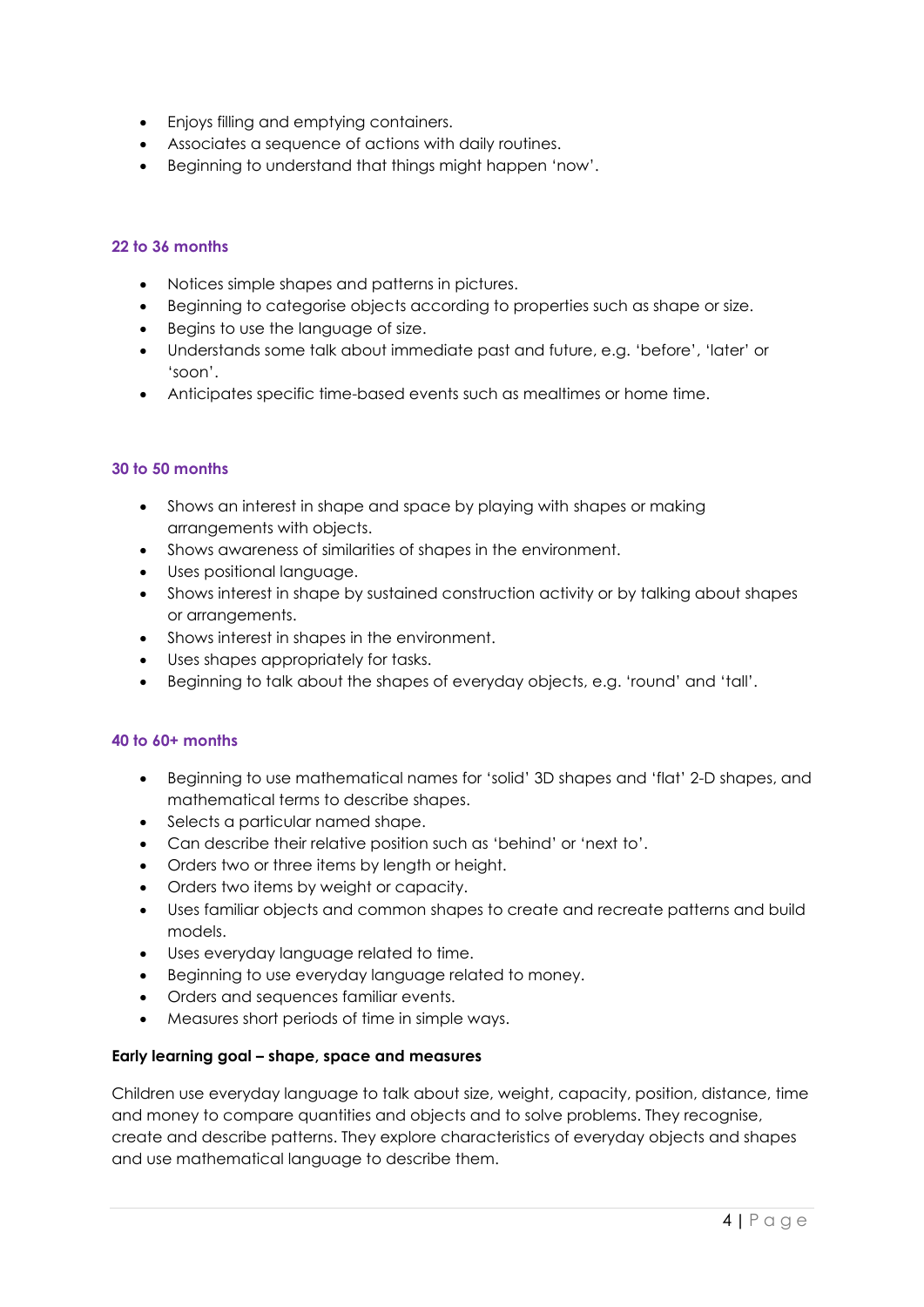1 Count to and across 100, forwards and backwards, beginning with 0 or 1, or from any given number

2 Count, read and write numbers to 100 in numerals

3 Read, write and interpret mathematical statements involving addition (+), subtraction (–) and equals (=) signs

4 Given a number, identify one more and one less

5 Represent and use number bonds and related subtraction facts within 20

6 Add and subtract one-digit and two-digit numbers to 20, including zero

7 Recognise, find and name a half as one of two equal parts of an object, shape or quantity

8 Recognise, find and name a quarter as one of four equal parts of an object, shape or quantity.

9 Measure and begin to record length/height, weight/mass, capacity/volume & time

10 Recognise and know the value of different denominations of coins and notes

11 Sequence events in chronological order using language

12 Recognise and use language relating to dates, including days of the week, weeks, months and years

13 Tell the time to the hour and half past the hour and draw the hands on a clock face to show these times

14 Recognise and name common 2-D shapes (e.g. Square, circle, triangle)

15 Recognise and name common 3-D shapes (e.g. Cubes, cuboids, pyramids & spheres)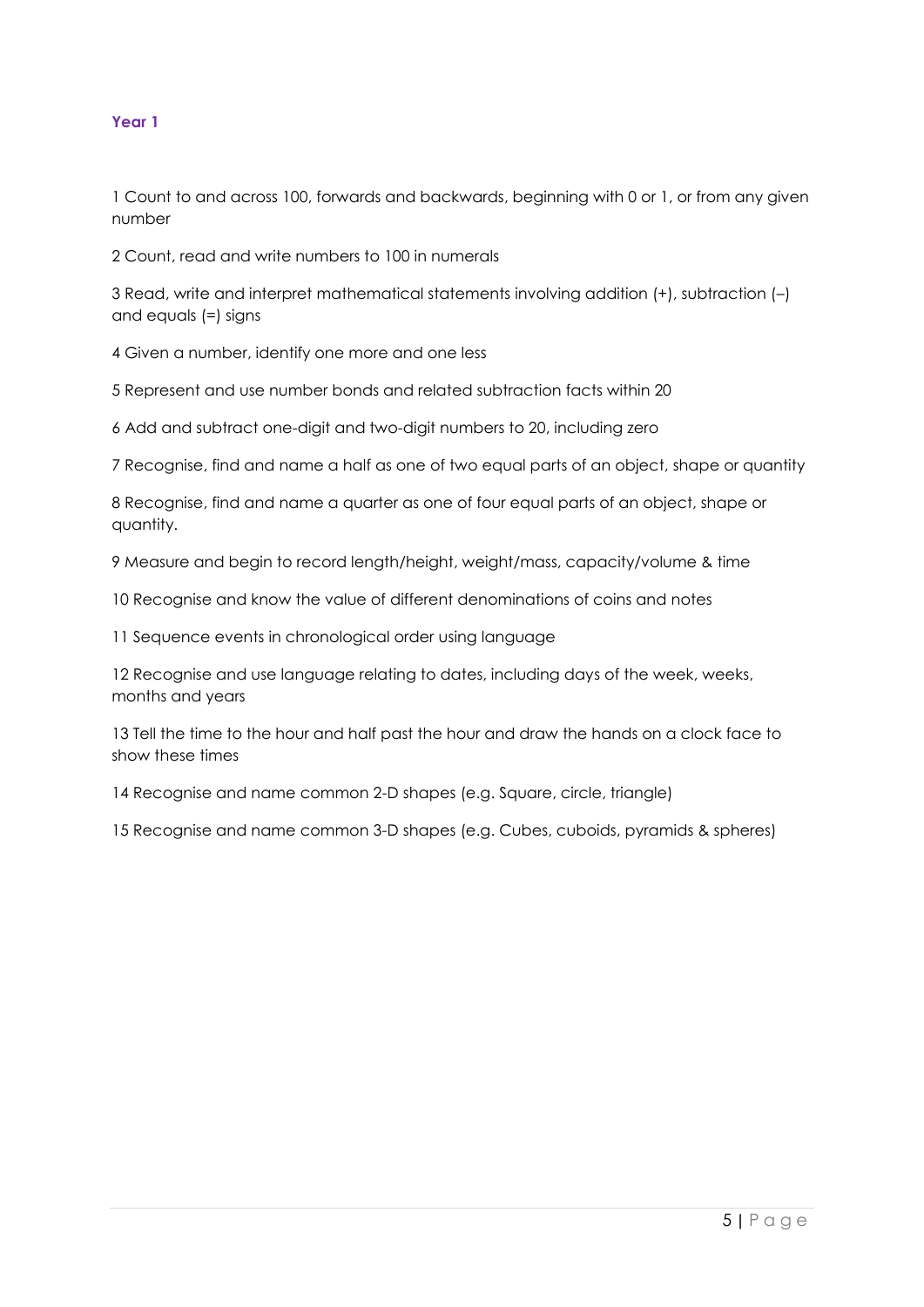1 Count in steps of 2, 3, and 5 from 0, and in tens from any number, forward and backward

2 Recognise the place value of each digit in a two-digit number

3 Compare and order numbers from 0 up to 100; use and = signs

4 Use place value and number facts to solve problems; recall and use addition and subtraction facts to 20 fluently, and derive and use related facts up to 100

5 Add and subtract numbers using concrete objects, pictorial representations, and mentally, including: TU+U, TU+T, TU+TU and U+U+U

6 Recognise and use the inverse relationship between addition and subtraction and use this to check calculations and solve missing number problems.

7 Recall and use multiplication and division facts for the 2, 5 and 10 multiplication tables, including recognising odd and even numbers

8 Calculate mathematical statements for multiplication and division within the multiplication tables and write them using the multiplication  $(x)$ , division  $\left(\frac{1}{x}\right)$  and equals  $\left(\frac{1}{x}\right)$  signs

9 Recognise, find, name and write fractions 1/3, 1/4 , 2/4 and 3/4 of a length, shape, set of objects or quantity

10 Write simple fractions for example, 1/2 of 6 = 3 and recognise the equivalence of 2/4 and 1/2.

11 Recognise and use symbols for pounds (£) and pence (p); combine amounts to make a particular value

12 Tell and write the time to five minutes, including quarter past/to the hour and draw the hands on a clock face to show these times

13 Identify and describe the properties of 2-D shapes, including the number of sides and line symmetry in a vertical line.

14 Identify and describe the properties of 3-D shapes, including the number of edges, vertices and faces

15 Interpret and construct simple pictograms, tally charts, block diagrams and simple tables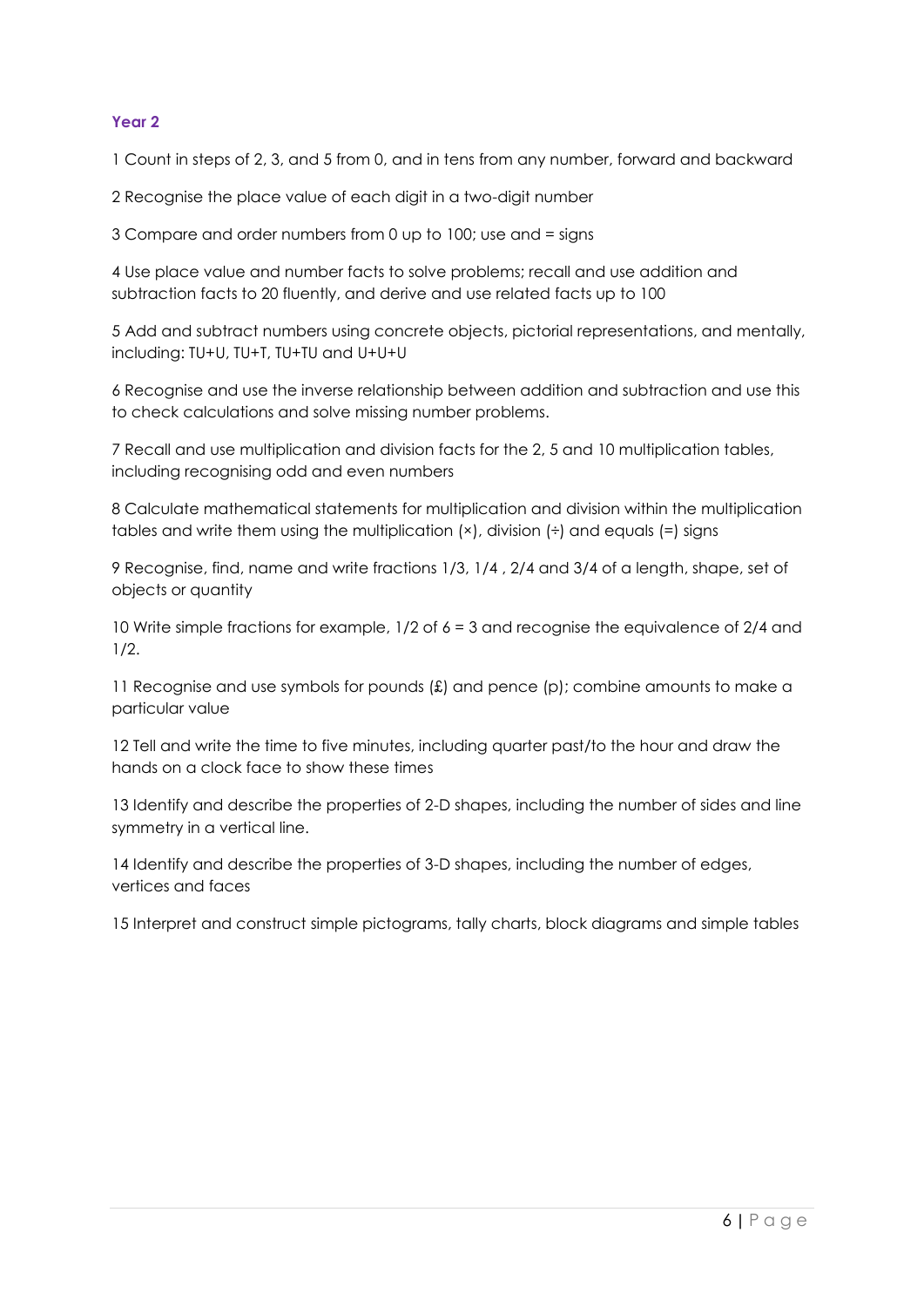1 Count from 0 in multiples of 4, 8, 50 and 100; find 10 or 100 more or less than a given number.

2 Compare and order numbers up to 1000

3 Add and subtract numbers mentally, including: HTU+U, HTU+T and HTU+H

4 Add and subtract numbers with up to three digits, using formal written methods of columnar addition and subtraction

5 Estimate the answer to a calculation and use inverse operations to check answers

6 Recall and use multiplication and division facts for the 3, 4 and 8 multiplication tables

7 Count up and down in tenths;

8 Recognise that tenths arise from dividing an object into 10 equal parts and in dividing onedigit numbers or quantities by 10

9 Compare and order unit fractions, and fractions with the same denominators

10 Recognise and show, using diagrams, equivalent fractions with small denominators

11 Recognise, find and write fractions of a discrete set of objects: unit fractions and non-unit fractions with small denominators

12 Add and subtract fractions with the same denominator within one whole [for example,  $5/7 + 1/7 = 6/7$ ]

13 Measure, compare, add and subtract: lengths (m/cm/mm); mass (kg/g); volume/capacity (l/ml) 14 Measure the perimeter of simple 2-D shapes

15 Add and subtract amounts of money to give change, using both £ and p in practical contexts

16 Tell and write the time from an analogue clock, including using Roman numerals from I to XII, and 12- hour and 24-hour clocks

17 Estimate and read time with increasing accuracy to the nearest minute

18 Identify horizontal and vertical lines and pairs of perpendicular and parallel lines

19 Identify whether angles are greater or less than a right angle

20 Interpret and present data using bar charts, pictograms and tables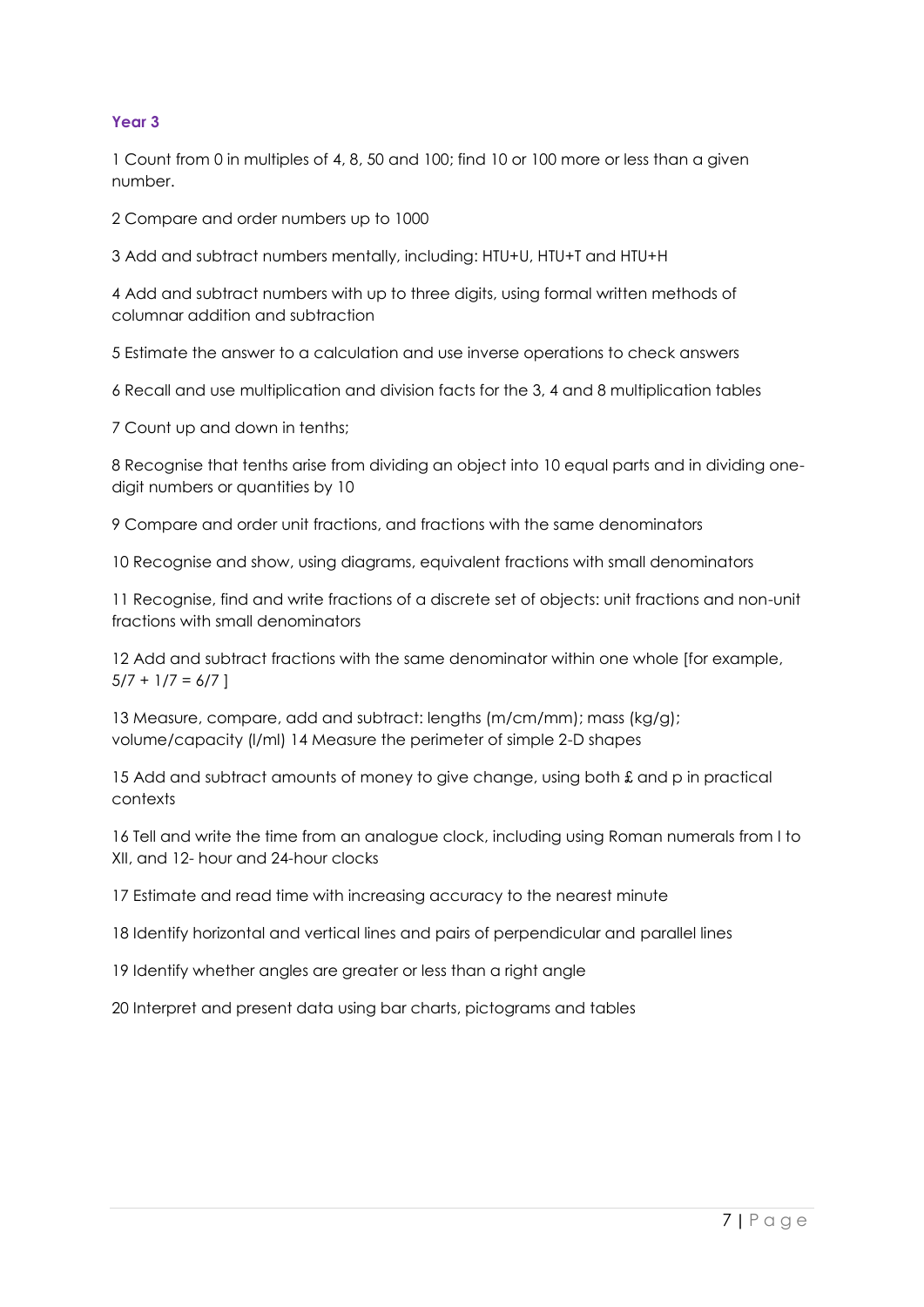1 Count backwards through zero to include negative numbers

2 Recognise the place value of each digit in a four-digit number

3 Round any number to the nearest 10, 100 or 1000

4 Recall multiplication and division facts for multiplication tables up to 12 × 12

5 Use place value, known and derived facts to multiply and divide mentally, including: multiplying by 0 and 1; dividing by 1; multiplying together three numbers

6 Recognise and use factor pairs and commutativity in mental calculations

7 Multiply two-digit and three-digit numbers by a one-digit number using formal written layout

8 Recognise that hundredths arise when dividing an object by one hundred and dividing tenths by ten.

9 Recognise and write decimal equivalents to 1/4, 1/2 and 3/4

10 Find the effect of dividing a one- or two-digit number by 10 and 100, identifying the value of the digits in the answer as ones, tenths and hundredths

11 Round decimals with one decimal place to the nearest whole number

12 Compare numbers with the same number of decimal places up to two decimal places

13 Convert between different units of measure; estimate, compare and calculate different measures, including money in pounds and pence

14 Find the area of rectilinear shapes by counting squares

15 Solve problems involving converting from hours to minutes; minutes to seconds; years to months; weeks to days

16 Compare and classify geometric shapes, including quadrilaterals and triangles, based on properties and sizes

17 Complete a simple symmetric figure with respect to a specific line of symmetry.

18 Describe positions on a 2-D grid as coordinates in the first quadrant

19 Describe movements between positions as translations of a given unit to the left/right and up/down

20 Interpret and present discrete and continuous data using appropriate graphical methods, including bar charts and time graphs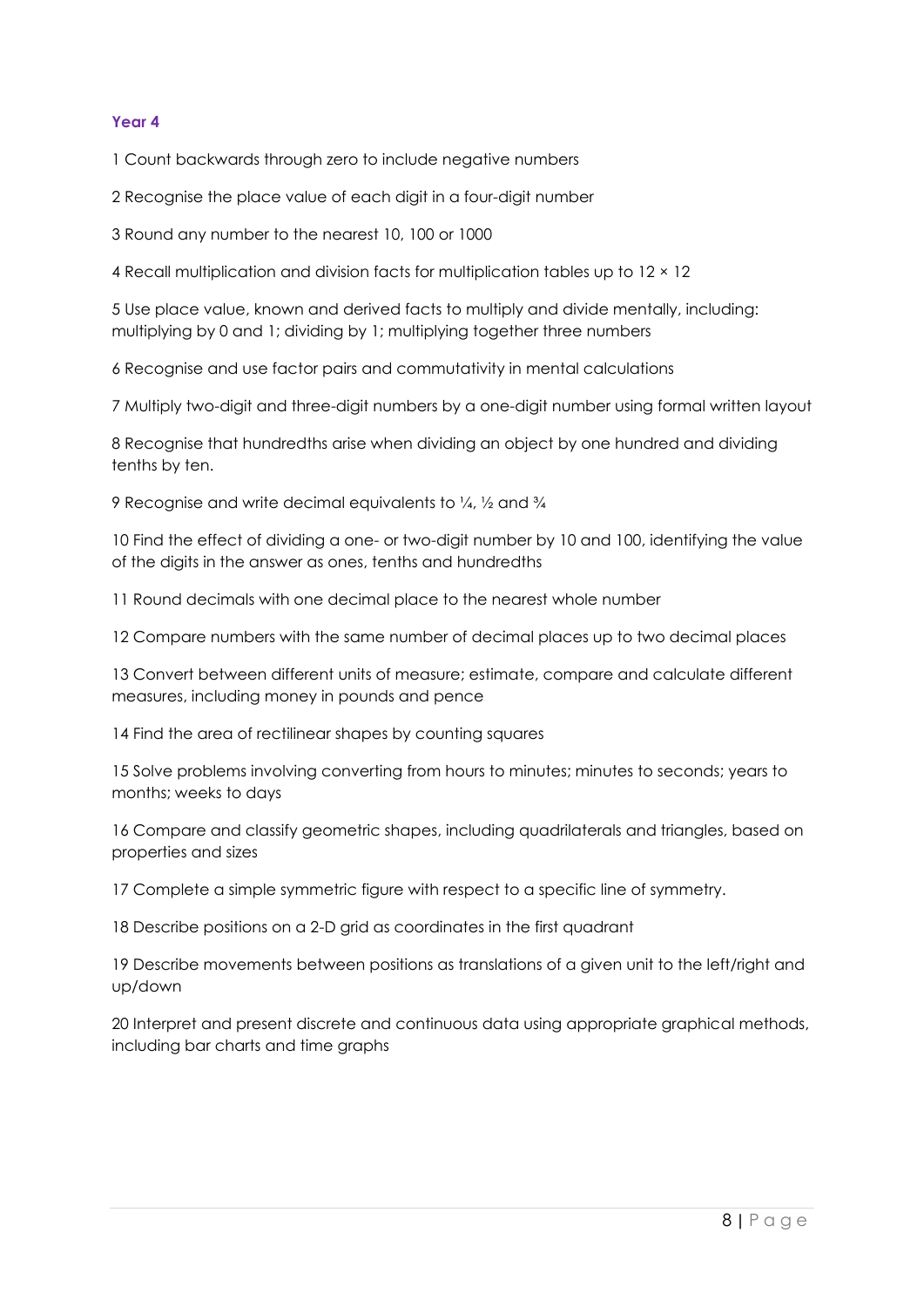1 Interpret negative numbers in context, count forwards and backwards with positive and negative whole numbers, including through zero

2 Read Roman numerals to 1000 (M) and recognise years written in Roman numerals

3 Recognise and use square numbers and cube numbers, and the notation for squared (²) and cubed  $(3)$ 

4 Use rounding to check answers to calculations and determine, in the context of a problem, levels of accuracy

5 Identify multiples and factors, including finding all factor pairs of a number, and common factors of two numbers

6 Know and use the vocabulary of prime numbers, prime factors and composite (non-prime) numbers

7 Establish whether a number up to 100 is prime and recall prime numbers up to 19

8 Multiply and divide whole numbers and those involving decimals by 10, 100 and 1000

9 Multiply numbers up to 4 digits by a one- or two-digit number using a formal written method, including long multiplication for two-digit numbers

10 Divide numbers up to 4 digits by a one-digit number using the formal written method of short division and interpret remainders appropriately for the context

11 Recognise mixed numbers and improper fractions and convert from one form to the other and write mathematical statements > 1 as a mixed number

12 Compare and order fractions whose denominators are all multiples of the same number

13 Identify, name and write equivalent fractions of a given fraction, represented visually, including tenths and hundredths

14 Add and subtract fractions with the same denominator and denominators that are multiples of the same number

15 Multiply proper fractions and mixed numbers by whole numbers, supported by materials and diagrams

16 Read and write decimal numbers as fractions

17 Round decimals with two decimal places to the nearest whole number and to one decimal place 18 Read, write, order and compare numbers with up to three decimal places

19 Recognise the per cent symbol (%) and understand that per cent relates to 'number of parts per hundred', and write percentages as a fraction with denominator 100, and as a decimal

20 Understand and use approximate equivalences between metric units and common imperial units such as inches, pounds and pints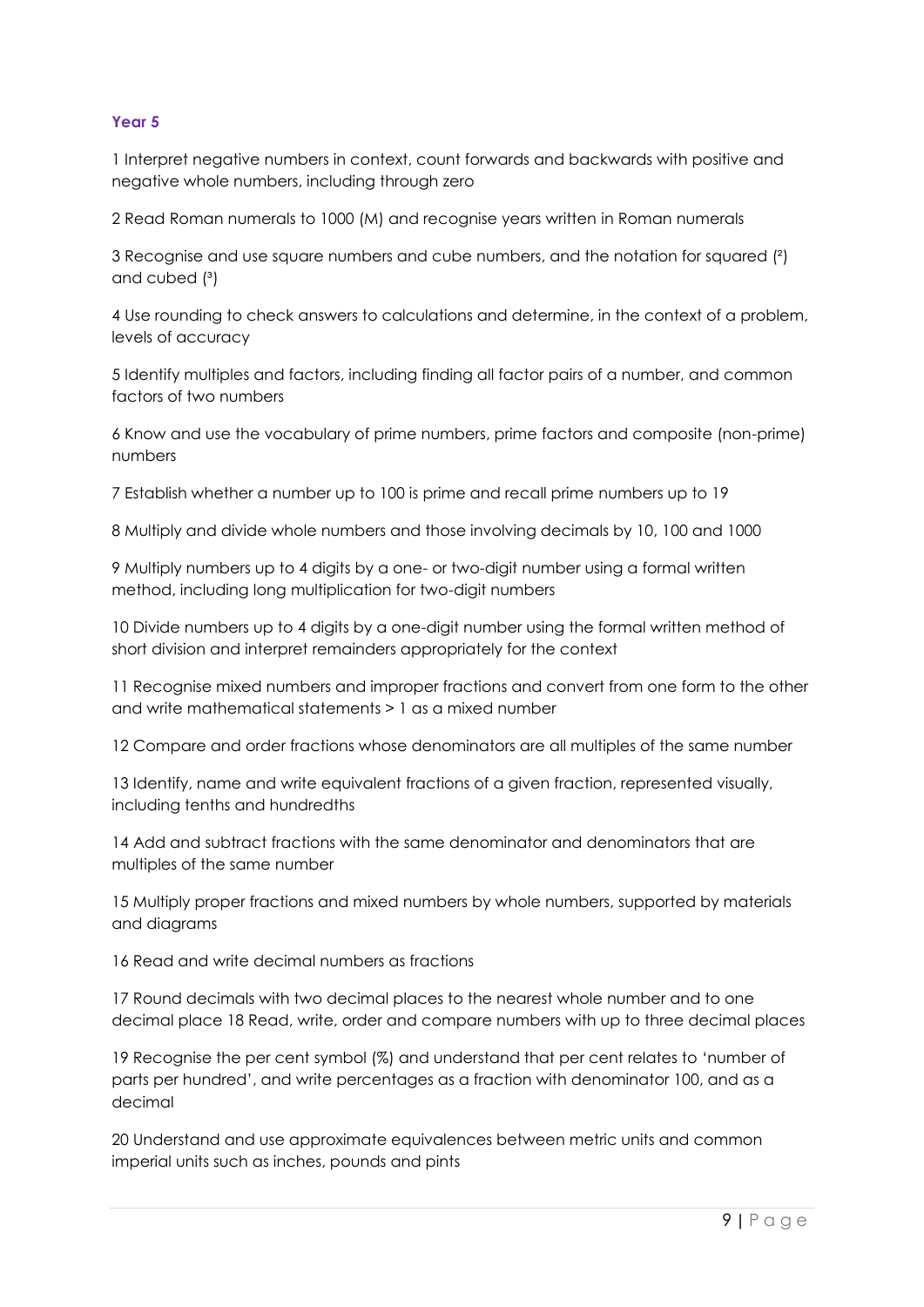21 Measure and calculate the perimeter of composite rectilinear shapes in centimetres and metres 22 Calculate and compare the area of rectangles (including squares), and including using standard units, square centimetres (cm²) and square metres (m²) and estimate the area of irregular shapes

23 Use the properties of rectangles to deduce related facts and find missing lengths and angles

24 Distinguish between regular and irregular polygons based on reasoning about equal sides and angles.

25 Identify 3-D shapes, including cubes and other cuboids, from 2-D representations

26 Know angles are measured in degrees: estimate and compare acute, obtuse and reflex angles

27 Draw given angles, and measure them in degrees (°)

28 Identify angles at a point and one whole turn (total 360°); at a point on a straight line and  $\frac{1}{2}$  a turn (total 180°)

29 Identify, describe and represent the position of a shape following a reflection or translation, using the appropriate language, and know that the shape has not changed

30 Complete, read and interpret information in tables, including timetables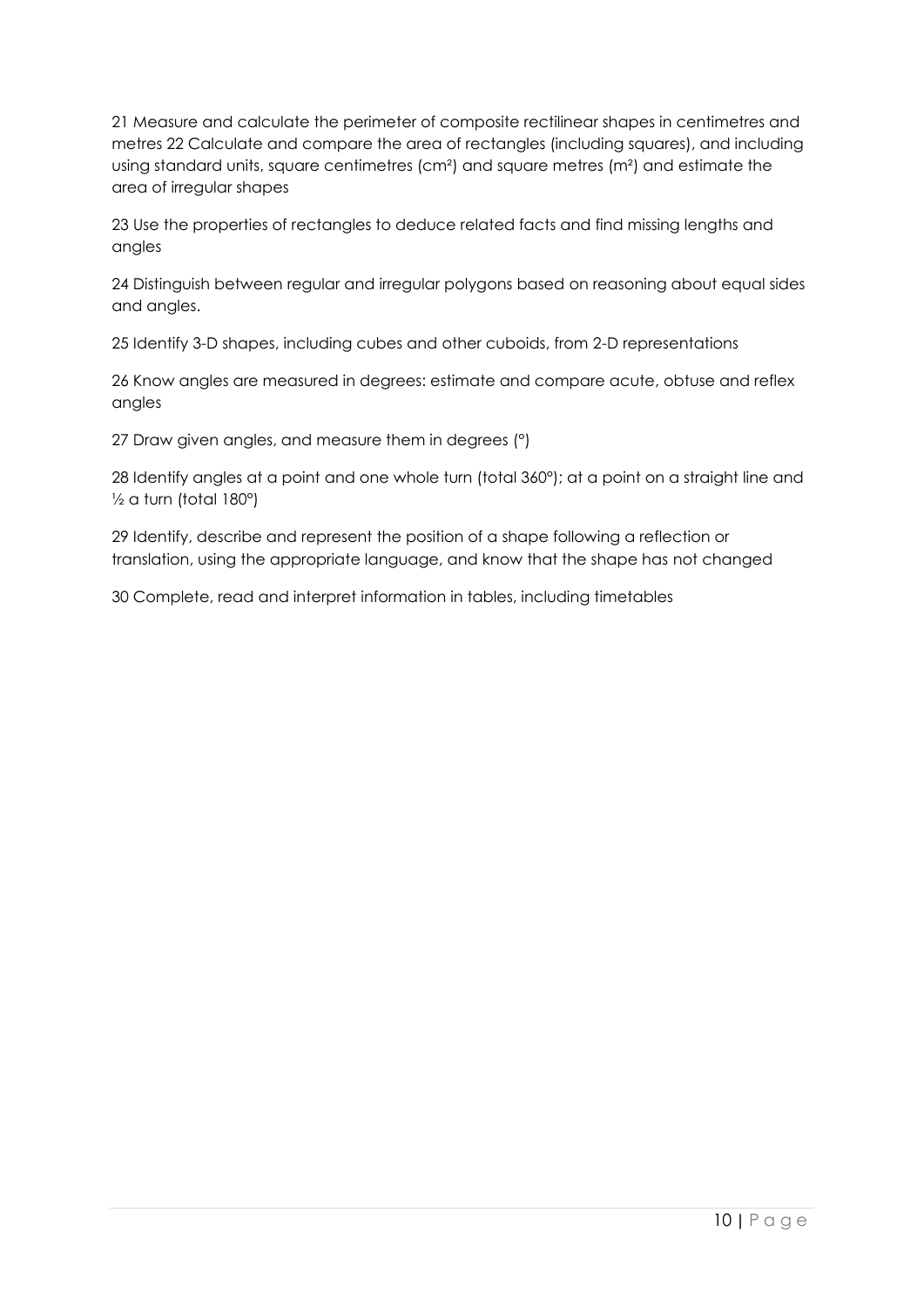1 Use negative numbers in context, and calculate intervals across zero

2 Divide numbers up to 4 digits by a two-digit whole number using the formal written method of long division, and interpret remainders as whole number remainders, fractions, or by rounding, as appropriate for the context

3 Use their knowledge of the order of operations to carry out calculations involving the four operations

4 Use common factors to simplify fractions

5 Compare and order fractions, including fractions > 1

6 Add and subtract fractions with different denominators and mixed numbers, using the concept of equivalent fractions

7 Multiply simple pairs of proper fractions, writing the answer in its simplest form

8 Divide proper fractions by whole numbers

9 Associate a fraction with division and calculate decimal fraction equivalents [for example, 0.375] for a simple fraction

10 Multiply one-digit number with up to two decimal places by whole numbers

11 Use written division methods in cases where the answer has up to two decimal places

12 Solve problems involving the calculation of percentages [for example, of measures, and such as 15% of 360] and the use of percentages for comparison

13 Recall and use equivalences between simple fractions, decimals and percentages, including in different contexts.

14 Solve problems involving the relative sizes of two quantities where missing values can be found by using integer multiplication and division facts

15 Solve problems involving similar shapes where the scale factor is known or can be found

16 Solve problems involving unequal sharing and grouping using knowledge of fractions and multiples.

17 Use simple formulae

18 Generate and describe linear number sequences

19 Express missing number problems algebraically

20 Use, read, write and convert between standard units, converting measurements of length, mass, volume and time from a smaller unit of measure to a larger unit, and vice versa, using decimal notation to up to three decimal places

21 Convert between miles and kilometres

22 Calculate the area of parallelograms and triangles